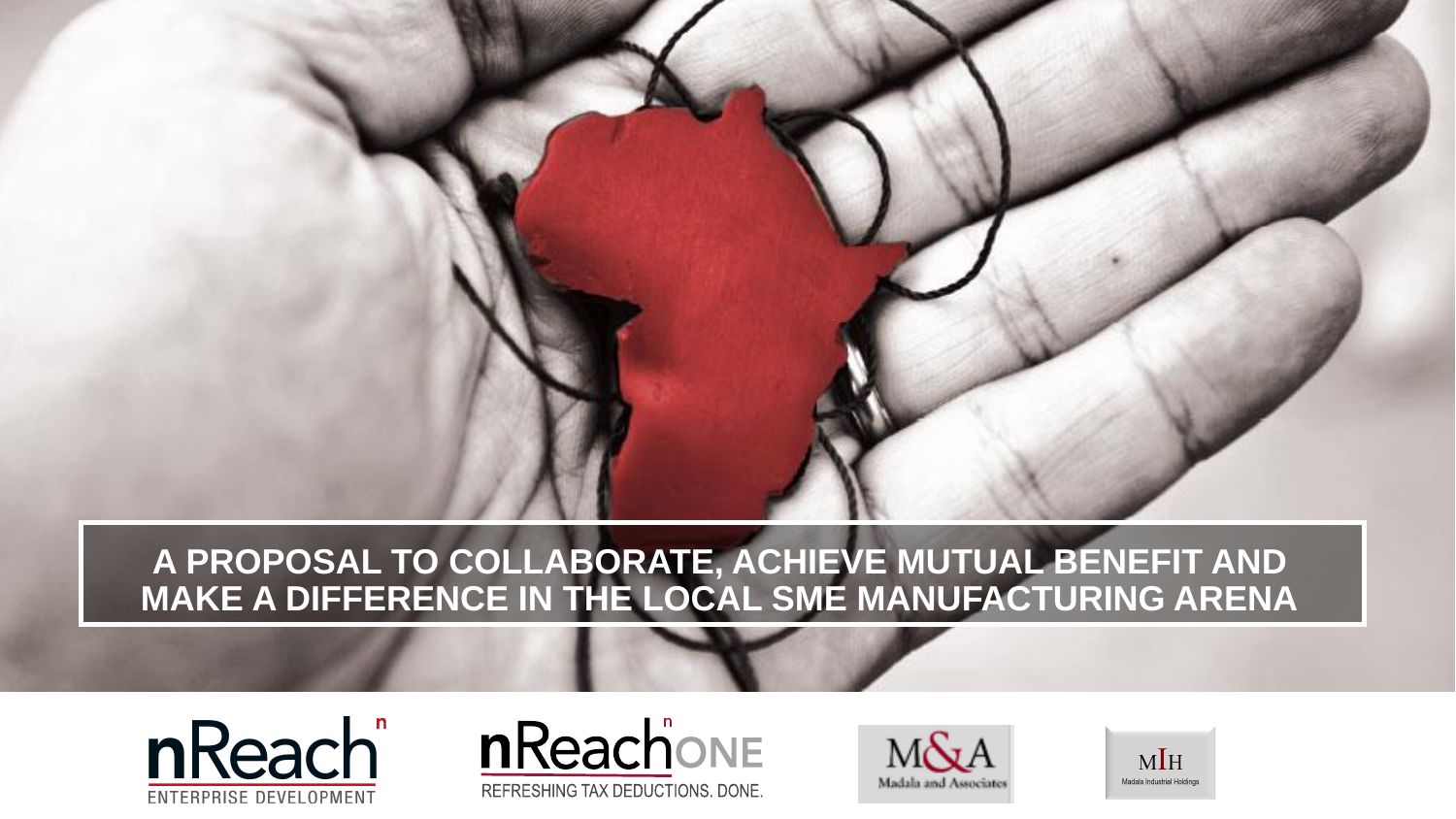| The problem<br>we solve                      | The<br>summarized<br>investment<br>model | TO'<br>The nReach<br>One team<br>principals |                   |        |
|----------------------------------------------|------------------------------------------|---------------------------------------------|-------------------|--------|
| $\mathbb Z$<br>Section 12J of<br>the tax Act | The MIH team<br>principals               |                                             |                   |        |
| The investment<br>thesis                     |                                          | Advisory<br>partners                        | <b>Discussion</b> | Points |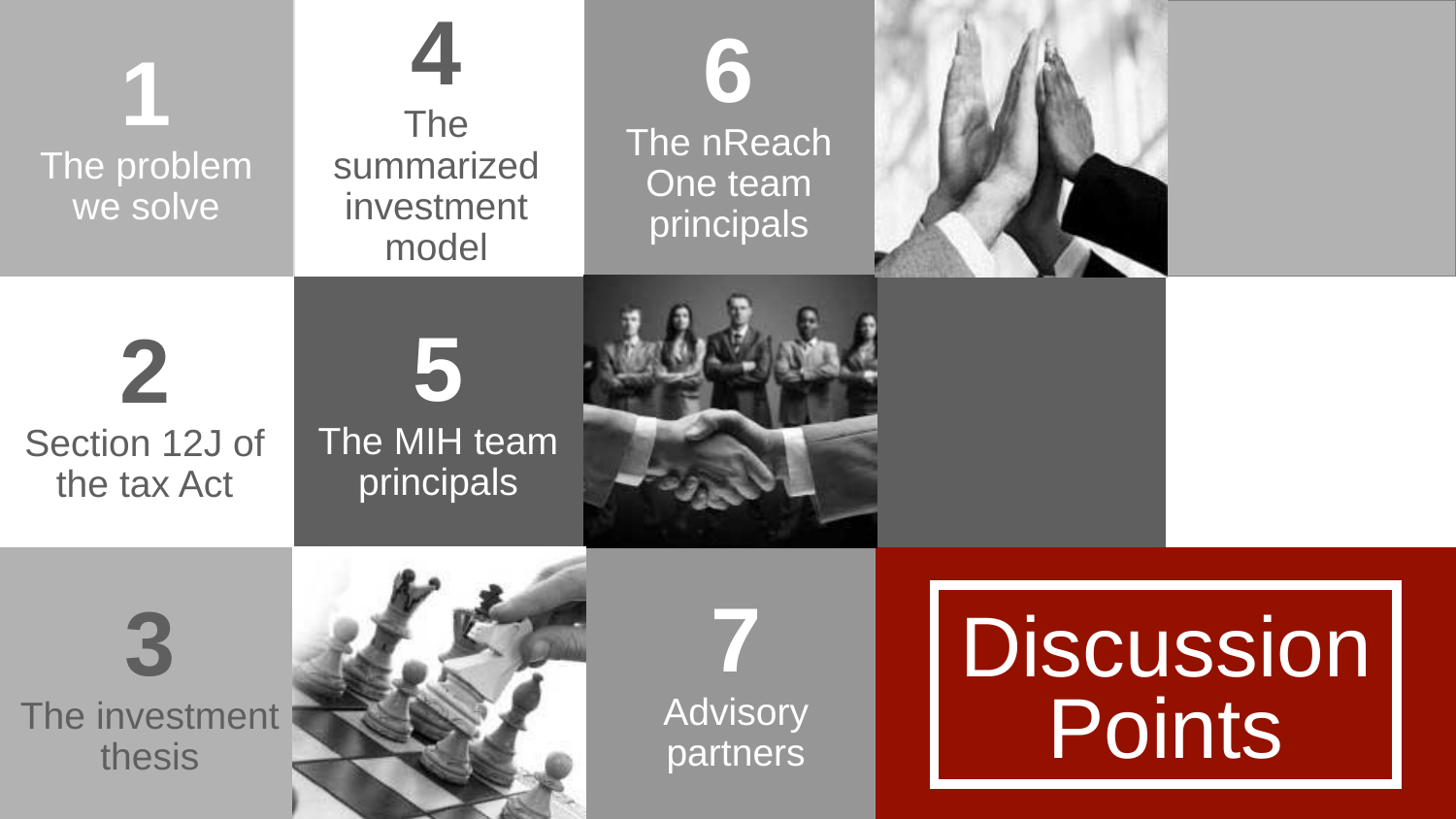### SOLVING A PROBLEM **TOGETHER**



- Make the manufacturing industry more empowered,
- And optimize the efficiencies of manufacturing businesses,
- And grow local content manufacturing and jobs.
- By using corporate SA BEE spend,
- Managed by 2 teams highly experienced in manufacturing and private equity,
- In a FSCA and SARS regulated environment (FSP47502 and VCC0052),
- Enabling up to 100% tax deductions,
- Providing a return on investment for such capital,
- With perpetuating BEE points based on a once-off investment,
- Within a registered Section 12J structure.

### Doing good whilst doing well.







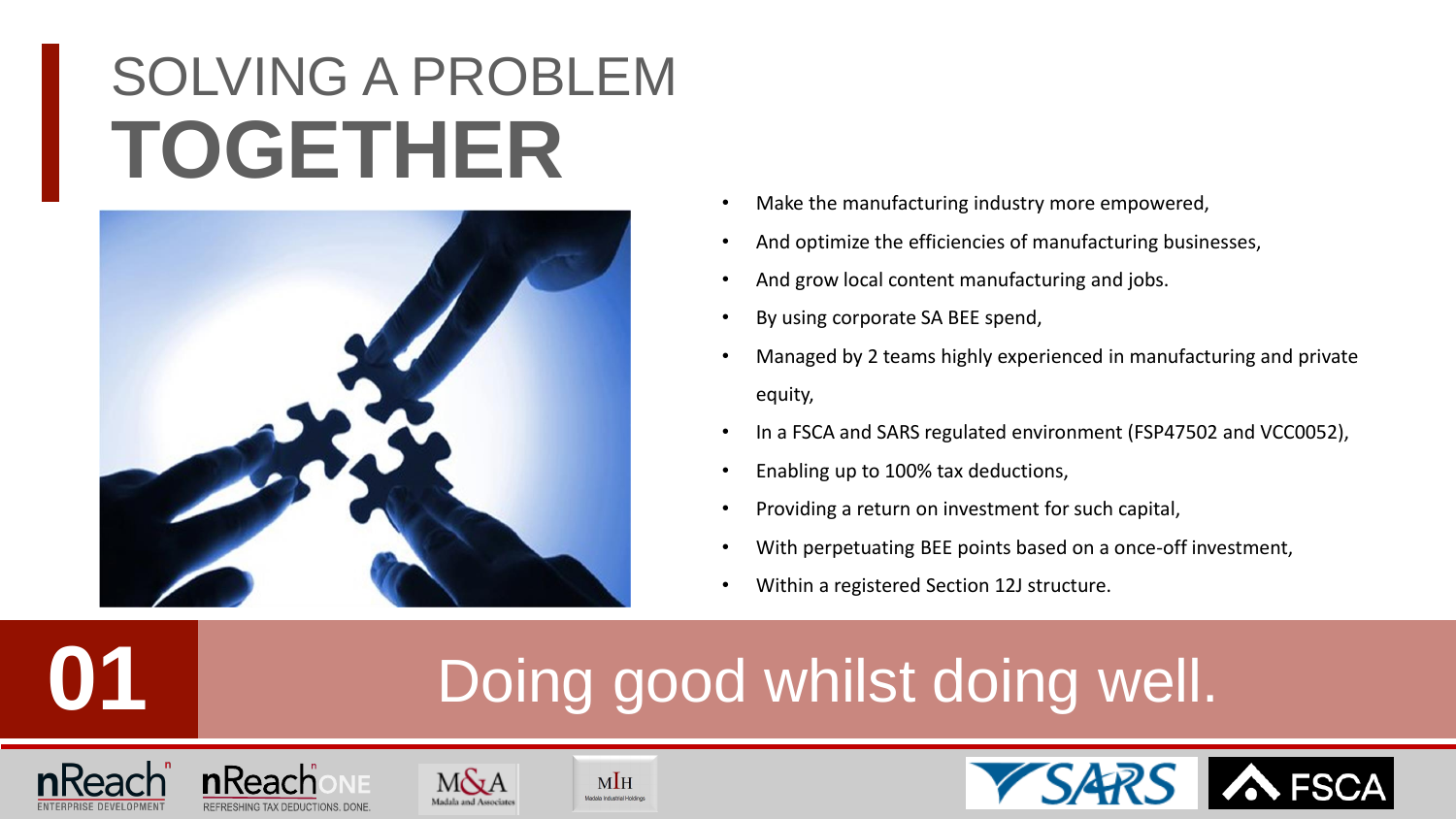# SECTION 12J **OF THE TAX ACT (58 of 1962)**



- Promulgated in 2009
- To enhance job creation and economic stimulus by the private sector
- Gained significant traction in 2015/2016
- Offers the corporate SA investor a 100% tax deduction
- And perpetual BEE points for a once-off investment
- Together with a return on invested BEE spend
- Into qualifying companies
- Managed within a FSCA (FSB) and SARS regulated environment

### 'Almost too good to be true...'





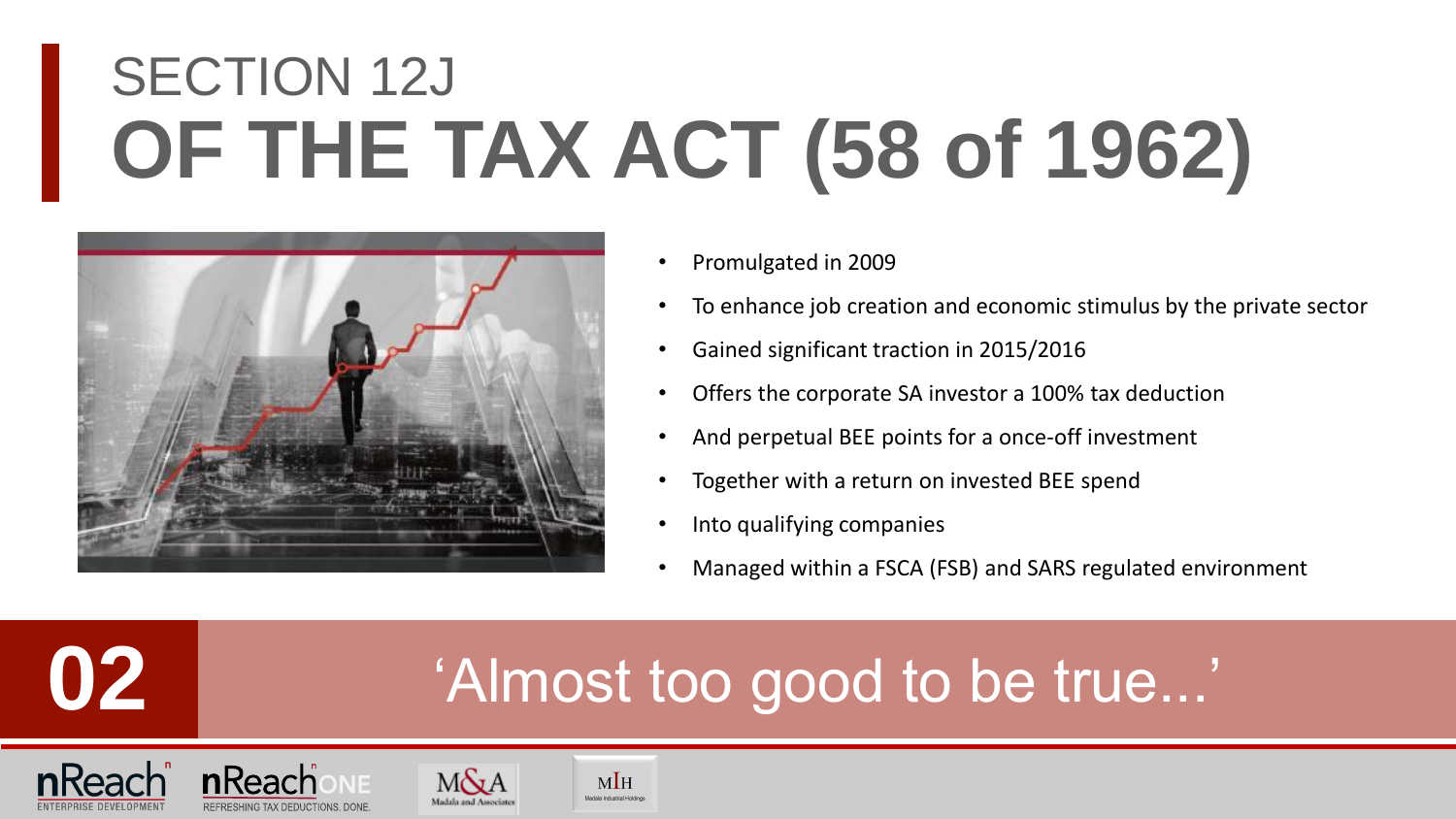### OUR **INVESTMENT THESIS**

- "The real employment in our economy is happening right under our noses in the small and micro business sectors and we need to capitalise on that," Dawie Roodt, chief economist at the Efficient Group told the *Mail & Guardian*
- Small and Medium Enterprises (SMEs) have been identified as productive drivers of inclusive economic growth and development in South Africa and around the world. Some researchers have estimated that, in South Africa, small and medium-sized enterprises make up 91% of formalised businesses, provide employment to about 60% of the labour force and total economic output accounts for roughly 34% of GDP. (Banking Association of South Africa)
- SMMEs are feted to be the future of business, representing 40 percent of all business in SA; it has been forecast by the National Development Plan that by 2030, 90 percent of all new jobs will be in SMMEs. (Talent 360)
- Investment spending in manufacturing only increased 0.6% in 2016/17.
- Manufacturing is the sector that offers the greatest potential to create jobs at respectable pay levels for unskilled and semi-skilled workers.
- Despite an increase of almost R41 billion in the value of manufactured exports in 2016, the sector recorded a trade deficit of around R300 billion.



### **03** Surely, together we can have a positive impact and change things around...?





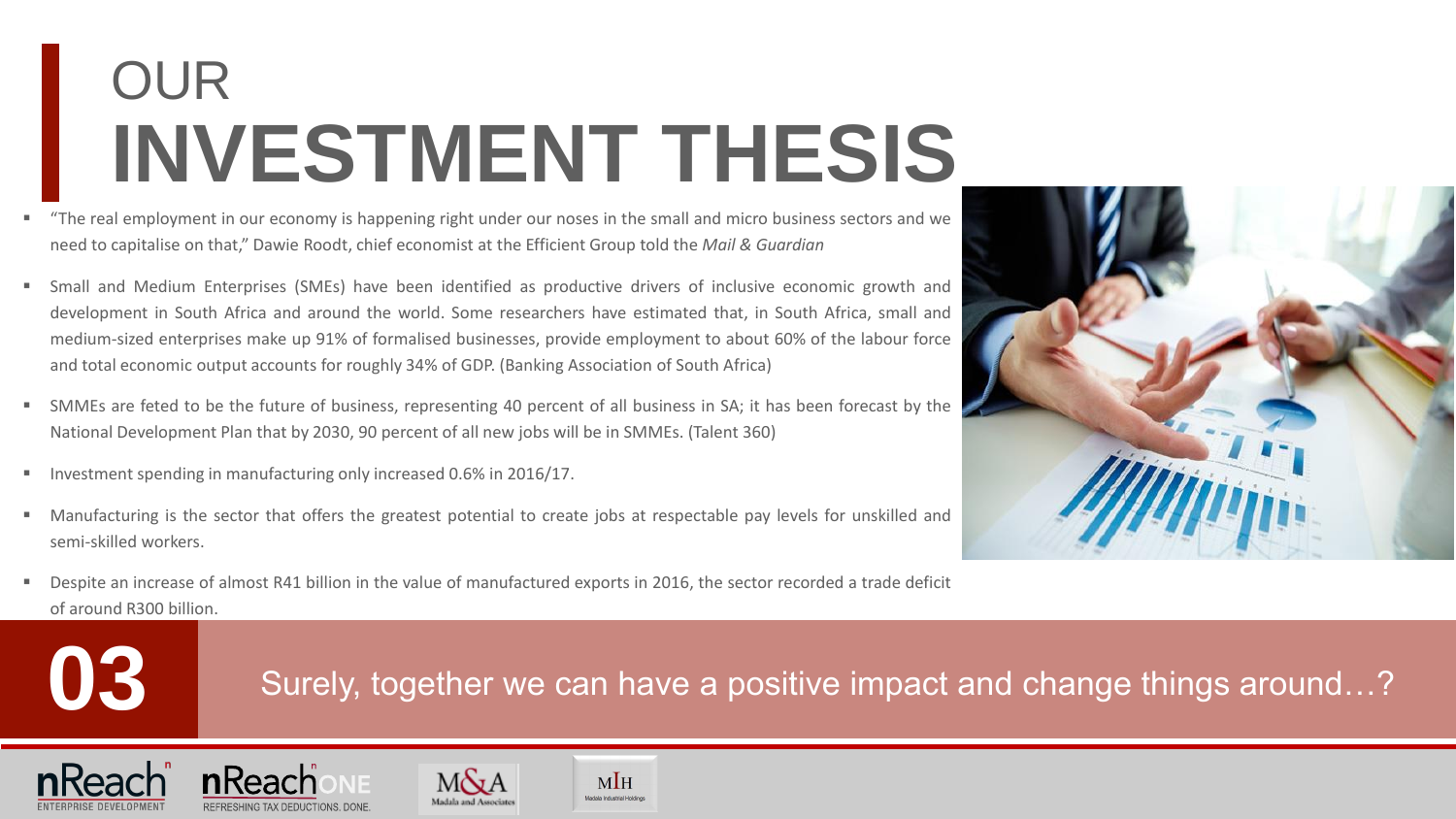### THE SUMMARIZED **INVESTMENT MODEL**



nReach

- A registered Section 12J private equity fund<br>
and training points) (FSP 47502, VCC 0052)
- Used as conduit for capital investments into 51% black owned companies in SA
- Issues the investor with a share certificate
- Issues investor with BEE certificates to claim points.
- Co-manages the growth and governance of the investment target





- Uses BEE spend to invest
- Receives a share certificate
- Receives perpetuating BEE points for a once-off investment.
- Up to 5ED and 5SD points (potentially up to 20
	- A 100% black owned SA company
	- With significant manufacturing experience
	- Co-manages the growth and governance of the investment target.
	- Members of the nReach One investment committee for these investments



- A manufacturing company in SA
- Who needs BEE credentials and investor capital to grow

Investment target

51%

 $M<sub>H</sub>$ **Madala Industrial Holdings**  MIH

• And who meets the 12J regulation





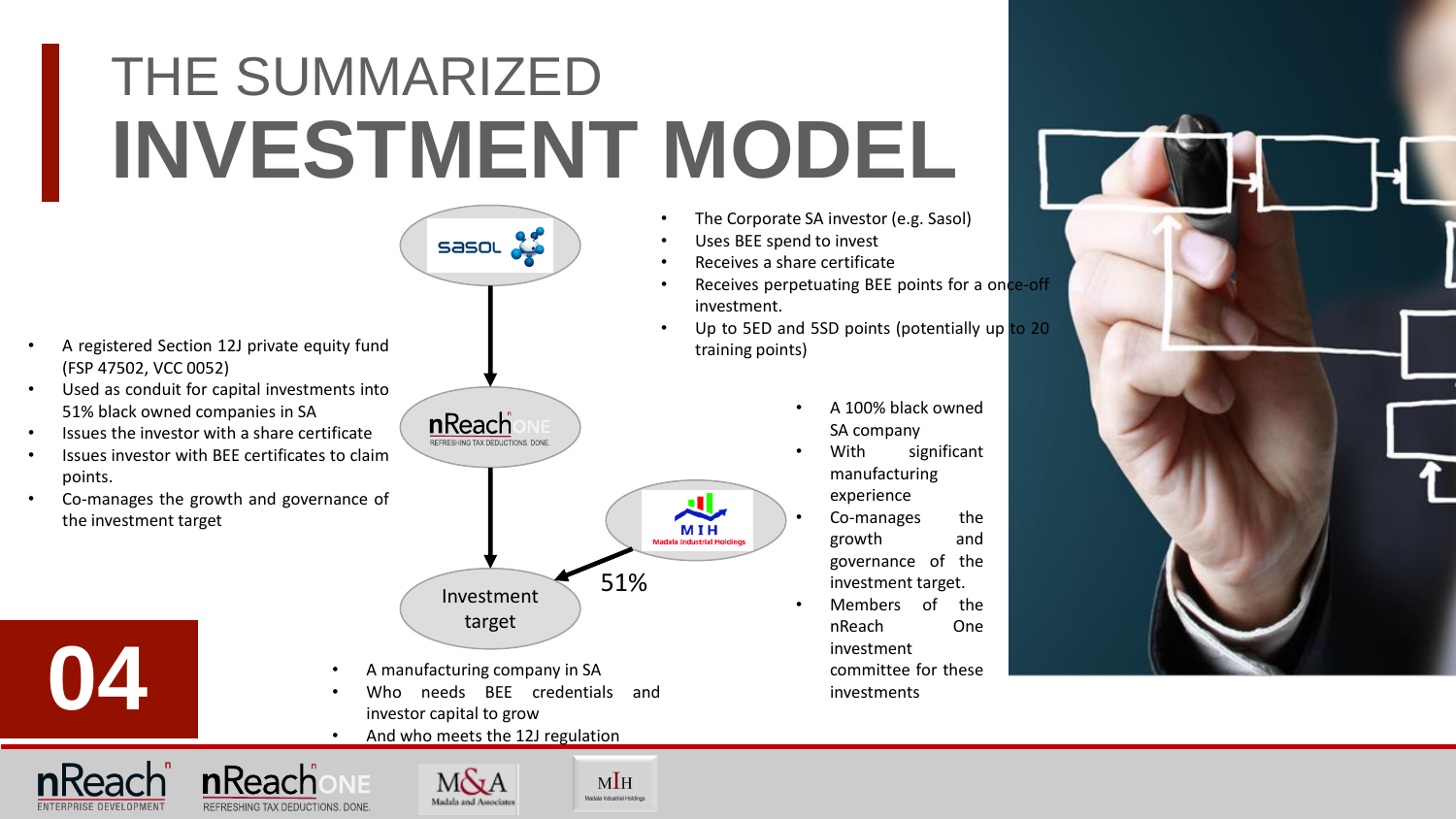### MIH TEAM **PRINCIPALS**

### **Vasi Naidoo:**

- Primary focus: Chairman
- Secondary focus: Marketing
- Operations experience: Governance, training, Skills development, Mentoring
- **·** Industry experience: Education, Media, Communications
- Acquisition event experiences: 2
- Start-up and business rescue event experiences: 2



### **Guy Imbert: CA (SA); CA (Zim)**

- Primary focus: CFO-Financial optimisation
- Secondary focus: COO, Consulting, Strategy implementation, Financial DD
- Industry experience: Manufacturing, Mining, Utilities, Finance
- Operations experience: CFO, COO, Finance, IT, Operational system design, Governance, Risk, Compliance
- Acquisition event experiences: 2
- Start-up and business rescue event experiences: 5

### **Ian Huntly**

- Primary focus: Deal flow and Investment oversight
- Secondary focus: Strategy
- Operations experience: MD/CEO; Strategy, Marketing, Sales, Strategic market optimisation,
- Industry experience: Automotive, Metals, Mining, FMCG, Food value chain, PetroChem, Telecomms, Utilities
- Acquisition event experiences: 2
- 



### **Alex Stamp**

- Primary focus: Strategic and operational due diligence
- Secondary focus: Consulting, IT, Programme management
- Industry experience: Mining, Manufacturing, Consulting
- Operations experience: MD/CEO, Strategy and Business development,, BPR, Process analysis
- Acquisition event experiences: 3
- Start-up and business rescue event experiences: 4

### **Dilley Naidoo:**

- Primary focus: CEO
- Secondary focus: Business development, Deal making,
- Operations experience: Strategy formulation, Sales, Marketing, Team development
- Industry experience: Industrial, PetroChem, Telecomm, Financial services, Utilities
- Acquisition event experiences: 6
- Start-up and business rescue event experiences: 8



### **Angelo Kehayas:**

- Primary focus: Leadership development
- Secondary focus: Mentoring, Coaching, Skills development
- Operations experience: Systems design, Business re-engineering,
- Industry experience: Manufacturing, Transportation, Financial services, International consulting
- Acquisition event experiences: 5
- Start-up and business rescue event experiences: 9









>185 years business and operational experience, **05** >20 acquisition experiences, >35 start-up and business rescue event experiences







- 
- -
- Start-up and business rescue event experiences: 7



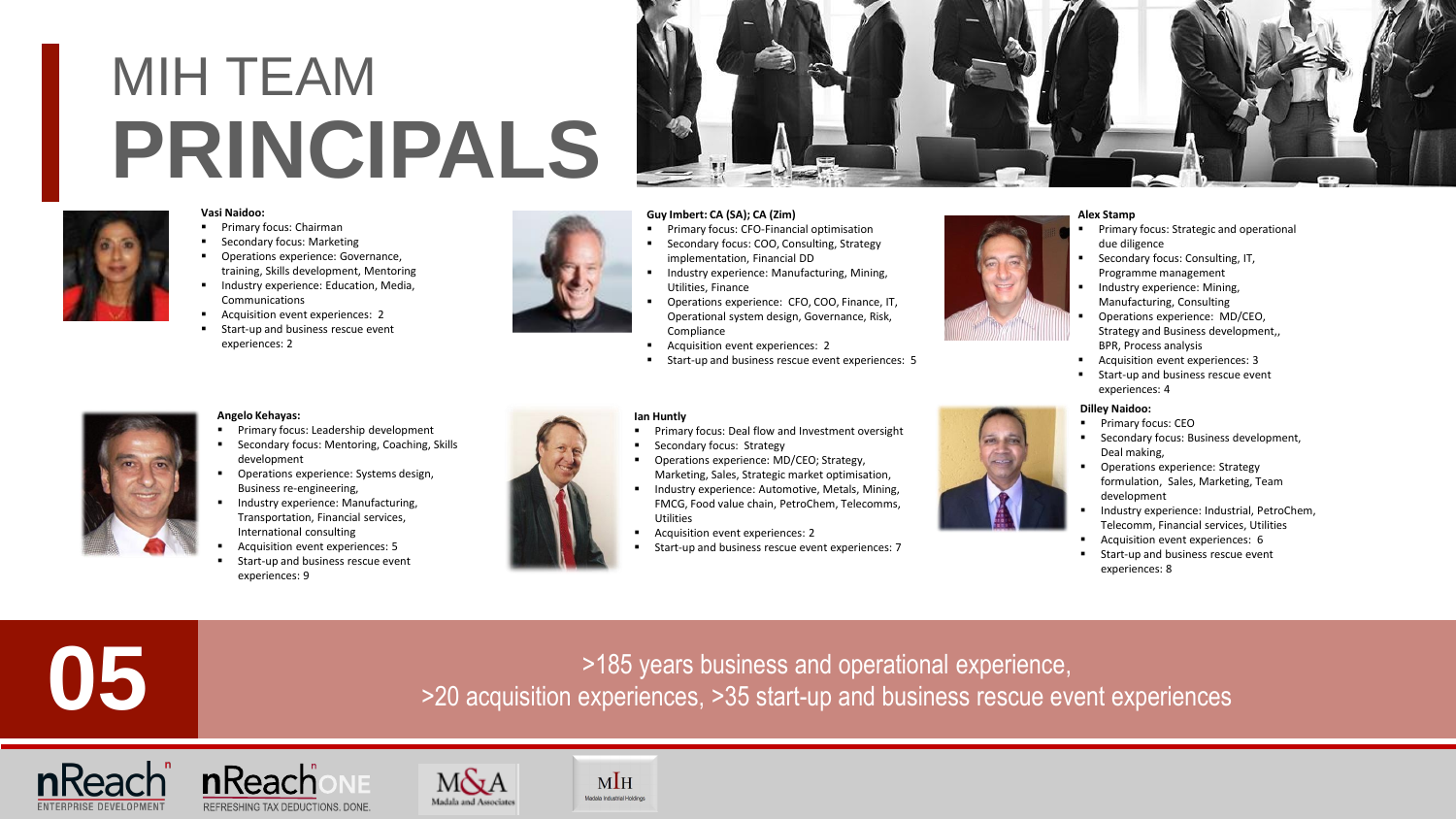### NREACH ONE TEAM **PRINCIPALS**

### **Dr Johann Kritzinger**

- Primary focus: CEO
- Secondary focus: deal flow, portfolio management and funding
- AUM experience: \$12 mn
- Fund experience: Musa Capital, Concilium
- **PE experience: Musa Capital, Concilium**
- Industry experience: FMCG, Banking, Food value chain, ecommerce
- Acquisition event experiences:
- **E** Start-up and business rescue event experiences: 7

Primary focus: Investment Committee Chairman Secondary focus: deal flow and funding

Industry experience: Financial services Acquisition event experiences: 2 Start-up event experiences: 2

Liquidity event experiences: 5

AUM experience: \$30 mn **Fund experience: Creation Capital** 

PE experience:



### **Christoffel Davel**

- Primary focus: CCO Funding and investor relations
- Secondary focus: deal flow
- AUM experience: \$300 mn
- Fund experience: Dynamic Wealth
- PE experience:
- Industry experience: Financial services
- Acquisition event experiences:
- Start-up event experiences: 1
- Liquidity event experiences:

### **Natie Fourie**

- Primary focus: Deal flow and portfolio management
- Secondary focus: Funding
- 
- Fund experience: Eventfin Capital
- PE experience:
- Industry experience: Financial services
- Acquisition event experiences:



- Start-up event experiences: 4
- **·** Liquidity event experiences: 1



### **Geert Doyer**

- Primary focus: CIO
- Secondary focus: deal flow and portfolio management
- AUM experience: \$150 mn
	- Fund experience: Ethos and Coronation
	- PE experience: Ethos and Coronation
	- **■** Industry experience: Financial services, mining, manufacturing, FMCG
	- Acquisition event experiences: 25
	- Start-up event experiences: 2
	- **·** Liquidity event experiences: 10

# **Heinrich Odendaal**

Liquidity event experiences: 1





- 
- 



### ■ Primary focus: Investment Committee ■ A Board member of SAVCA (South African Venture Capital

**Cathy Goddard**

- and Private Equity Association) ■ Experience includes:
	- **Firebird Asset Managers**
	- **Investec**
	- Vuwa Investments
	- **Bridge Capital**

>50 years business and investment experience, >25 years start-up and business rescue experience, **06** >15 liquidity events experience









 $M<sub>H</sub>$ 

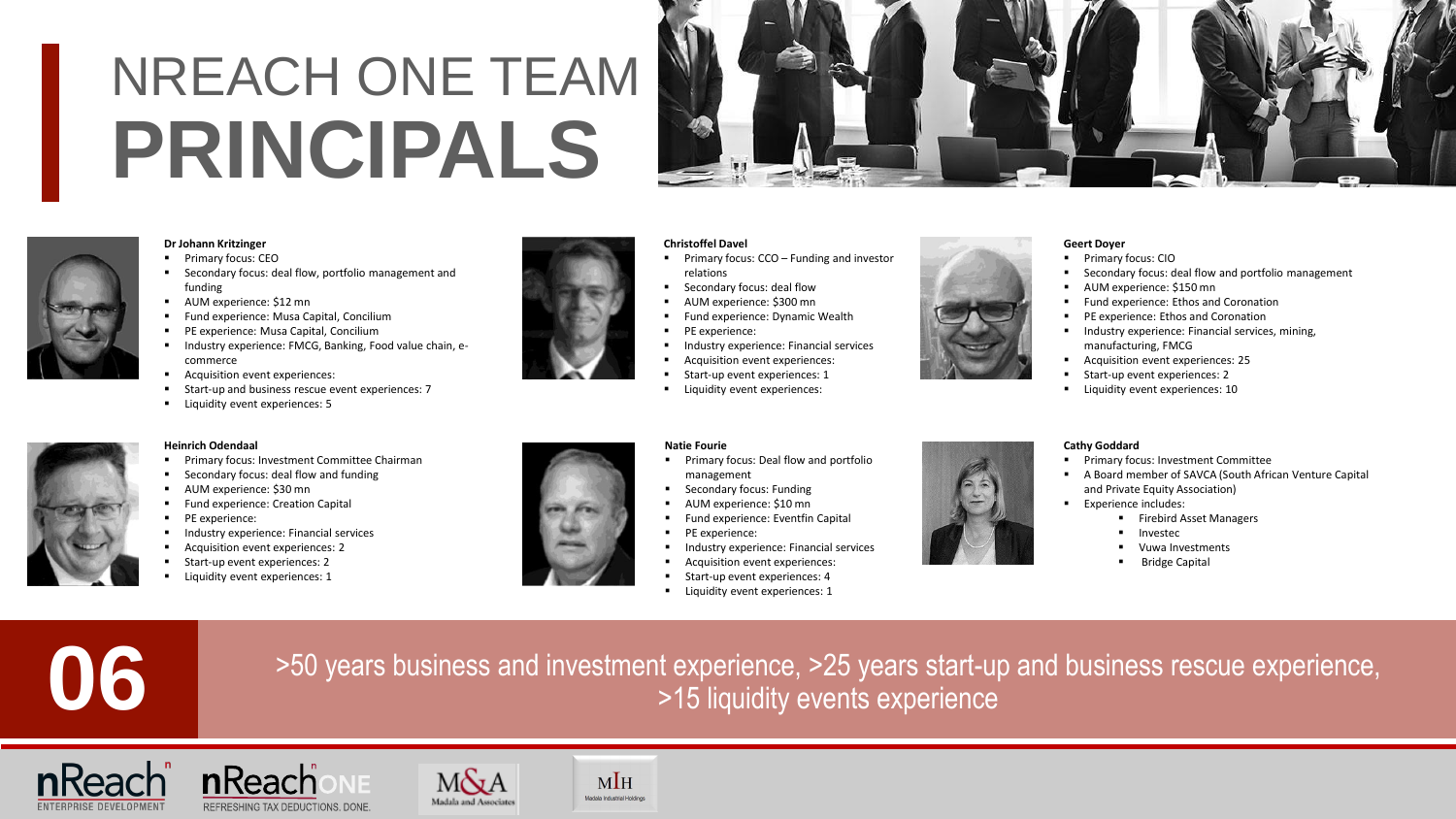# OUR **ADVISORY PARTNERS**

 $P_{\text{ieter van der }Z_{\text{wan}}}$ & Associates Tax & IFRS advisors



**WEBBER WENTZEL** 

in alliance with > Linklaters



ASSENT VLEGAL

**DSFIN**services greater heritage





DILIGENCE

**07**



A member of the LEX Africa Alliance



**n**Reacl